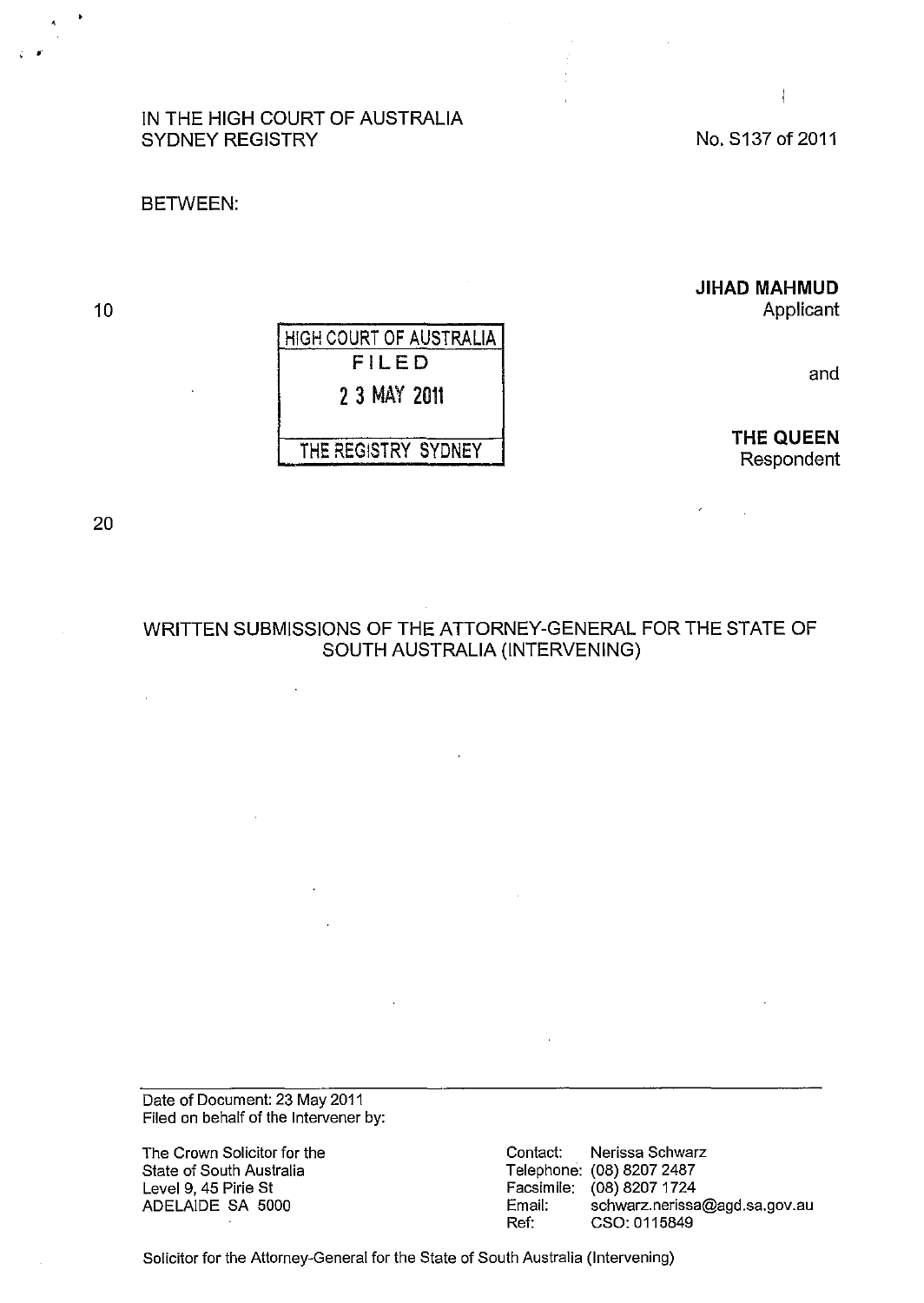## Part I: Certification

1. These submissions are in a form suitable for publication on the internet.

#### Part 11: Basis of Intervention

2. The Attorney-General for the State of South Australia intervenes pursuant to s 78A of the Judiciary Act 1903 (Cth) in support of the Respondent.

10

· .

#### Part Ill: Why leave to intervene should be granted

3. Not applicable.

#### Part IV: Constitutional and legislative provisions

4. The Attorney-General for the State of South Australia accepts the Applicant's 20 statement of applicable constitutional provisions, statutes and regulations.

### Part V: Submissions

- 5. In summary, South Australia contends:
	- i. Properly construed Division 1A of Part 4 of the Crimes (Sentencing Procedure) Act 1999 (NSW) ("the Act") provides a further yardstick to sentencing judges to which they are to have regard in determining the appropriate non-parole period for an offence in relation to which there exists a standard non-parole period.
- ii Division 1A Part 4 of the Act could be validly enacted by the Commonwealth 30 **Parliament.** It follows, therefore, that a challenge on  $Kable<sup>1</sup>$  grounds cannot succeed.

South Australia makes no submission as to the appropriateness of the sentence imposed either at first instance or by the Court of Criminal Appeal.

 $\mathbf{1}$ 

Kable v Director of Public Prosecutions (NSW) [1996] HCA 24; (1996) 189 CLR 51.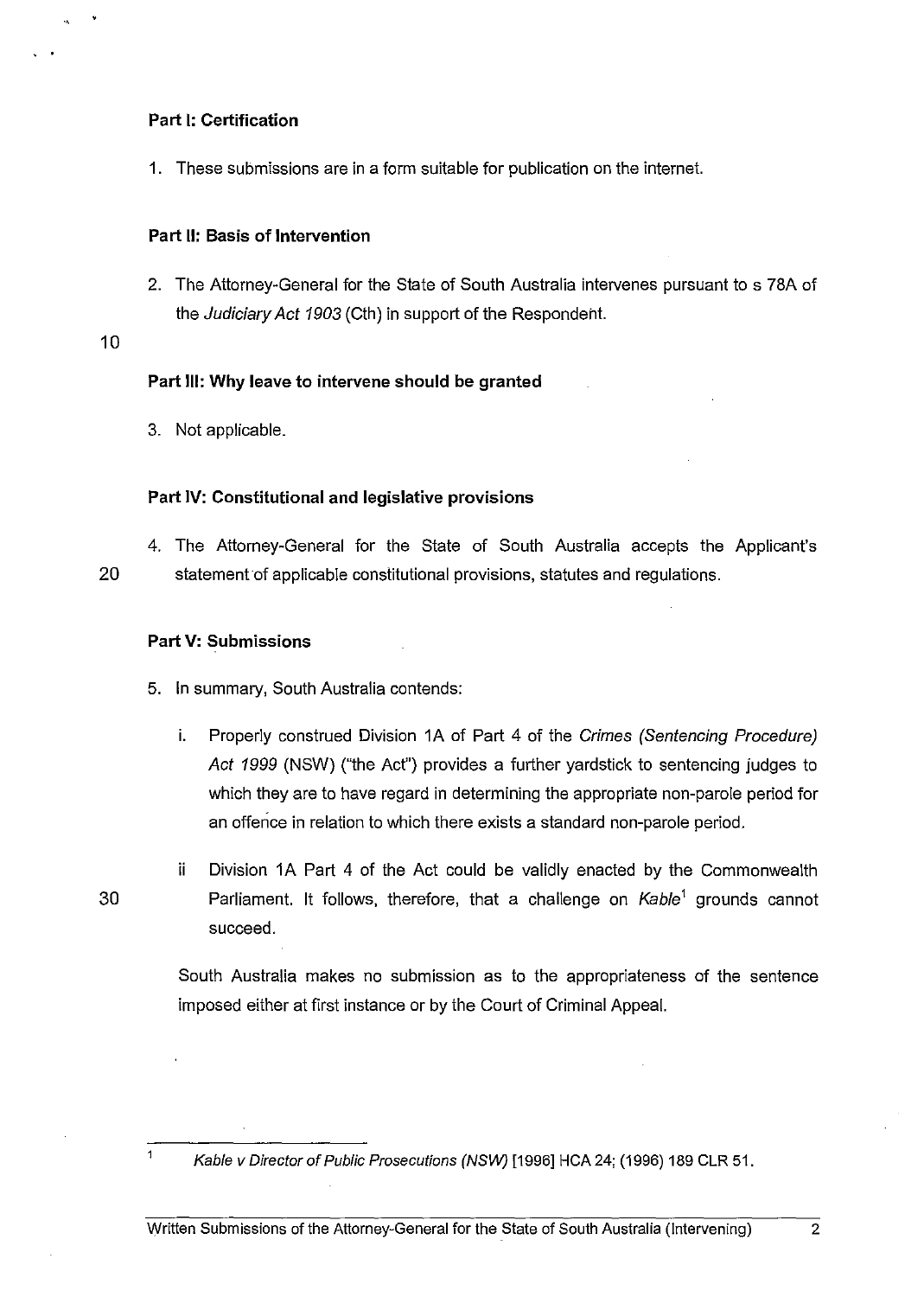## **The Construction of the Impugned Legislation**

The mischief addressed

· .

- 6. Before an assessment can be made of the constitutional validity of Division 1 A of Part 4 of the Act, it is necessary to understand its operation and effect
- 7. Division 1A of Part 4 of the Act was inserted by the Crimes (Sentencing Procedure) Amendment (Standard Minimum Sentencing) Act 2002 (NSW). Upon coming into operation that Division and related amendments were to apply to offences committed on or after 1 February 2003.
- 8. In his second reading speech the New South Wales Attorney-General indicated that the intention was to implernent a new sentencing scheme to provide guidance and structure in the exercise by judges of the sentencing discretion, thereby promoting consistency, transparency, and public understanding of the sentencing process.<sup>2</sup> The rneans by which this was to be achieved was through the introduction of standard non-parole periods for certain offences, those non-parole periods representing the non-parole period for an offence in the middle of the range of objective seriousness.<sup>3</sup> The Attorney-General also stated that the intention was not to introduce mandatory sentencing but was to preserve judicial discretion so as to adequately cater for the 20 individualized circumstances of each case.<sup>4</sup>

Setting a non-parole period for an offence in relation to which there exists a standard non parole period

9. Section 44 of the Act was also amended. The amendment had the effect of implementing a different process to the determination of the appropriate sentence in a given case. Where its predecessor required that the head sentence be fixed first, s44(1) as amended now required that a sentencing judge first fix the non-parole period.<sup>5</sup>

30

<sup>2</sup>  3 Parliament of New South Wales, Legislative Assembly, Hansard, 23 October 2002 at 5813. Parliament of New South Wales, Legislative Assembly, Hansard, 23 October 2002 at 5817;

Crimes (Sentencing Procedure) Act 1999 (NSW), s54A(2).

<sup>4</sup>  Parliament of New South Wales, Legislative Assembly, Hansard, 23 October 2002 at 5813.

<sup>5</sup>  Parliament of New South Wales, Legislative Assembly, Hansard, 23 October 2002 at 5816; Crimes (Sentencing Procedure) Act 1999 (NSW), s44(1).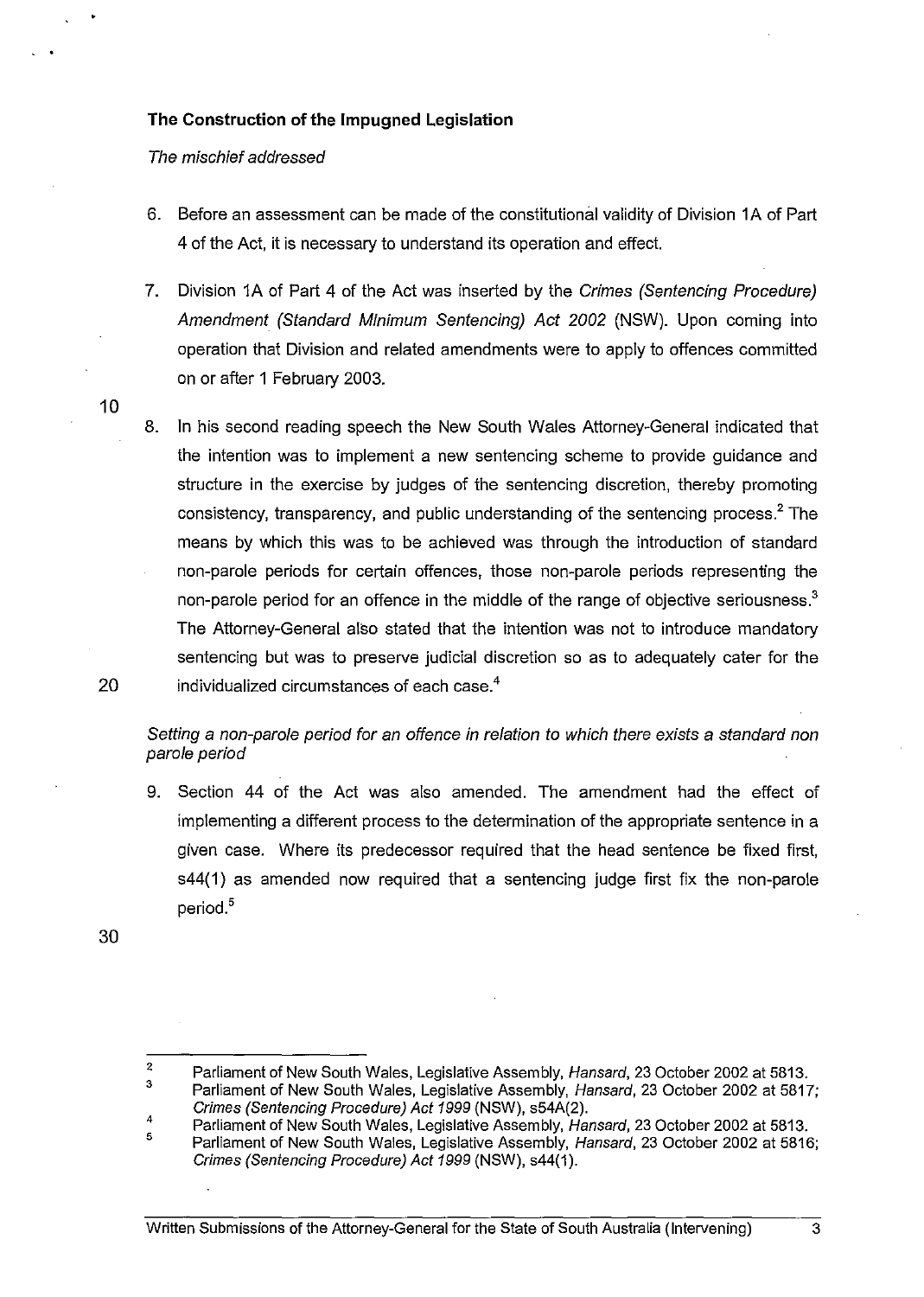- 10. In this case neither the sentencing judge nor the Court of Criminal Appeal imposed an aggregate sentence. $6$  Consequently they were obliged to impose a separate sentence (including a separate non-parole period) in relation to each offence.<sup>7</sup>
- 11. Section 44(1) refers to the non-parole period as "the minimum period for which the offender must be kept in detention in relation to the offence". That section must be read with ss3A and 5 of the Act Together these sections accommodate the application of common law principles of sentencing. $<sup>8</sup>$  Further the words contained in</sup> parentheses in s44(1) and quoted above resonate with the decisions of this Court in 10 Power v The Queen,<sup>9</sup> Deakin v The Queen<sup>10</sup> and Bugmy v The Queen<sup>11</sup> as to the purpose of, and approach to the determination of, a non-parole period. Prima facie the principles identified in those decisions are therefore applicable.
	- 12. Section 44(1) is subject to s54B. Section 54B(1) provides:

This section applies when a court imposes a sentence of imprisonment for an offence, or an aggregate sentence of imprisonment with respect to one or more offences, set out in the Table to this Division.

"Sentence" is defined in s3 as "the penalty imposed for an offence" when used as a 20 noun. It thus inciudes the non-parole period. In this case the offences to which the Applicant pleaded guilty were contained in s25(2) of the Drug (Misuse and Trafficking) Act 1985 (NSW) and s51D(2) of the Firearms Act 1996 (NSW). Both feature in the relevant Table. Thus Division 1A of Part 4 applied to the Applicant

- 13. Section 54A(1) makes clear that for the purposes of Division 1A the Table sets out the standard non-parole periods for those offences that it lists. Here the offences to which the applicant pleaded guilty attract standard non-parole periods of 15 and 10 years respectively.
- 30 14. Section 54B(2) provides:

· .

When determining the sentence for the offence (not being an aggregate sentence), the court is to set the standard non-parole period as the non-parole period for the offence unless the court determines that there are reasons for setting a non-parole period that is longer or shorter than the standard non-parole period.

<sup>6</sup>  7 Crimes (Sentencing Procedure) Act 1999 (NSW), s53A

Crimes (Sentencing Procedure) Act 1999 (NSW), s53(1).

<sup>8</sup>  In the same way as ss16A(1)&(2) of the Crimes Act 1914 (Cth) do, as explained in Hili v The Queen [2010] HCA 45; (2010) 85 ALJR 195 at [25] (French CJ, Gummow, Hayne, Crennan, Kiefel and Bell JJ).

<sup>9</sup>  Power v The Queen [1974] HCA 26; (1974) 131 CLR 623 at 628, 629 (Barwick CJ, Menzies, Stephen and Mason JJ);

<sup>10</sup>  Deakin v The Queen [1984] HCA 31; (1984) 58 ALJR 367.

<sup>11</sup>  Bugmy v The Queen [1990] HCA 18; (1990) 169 CLR 525 at 531 (Mason CJ and McHugh J), 536, 538 (Dawson, Toohey and Gaudron JJ).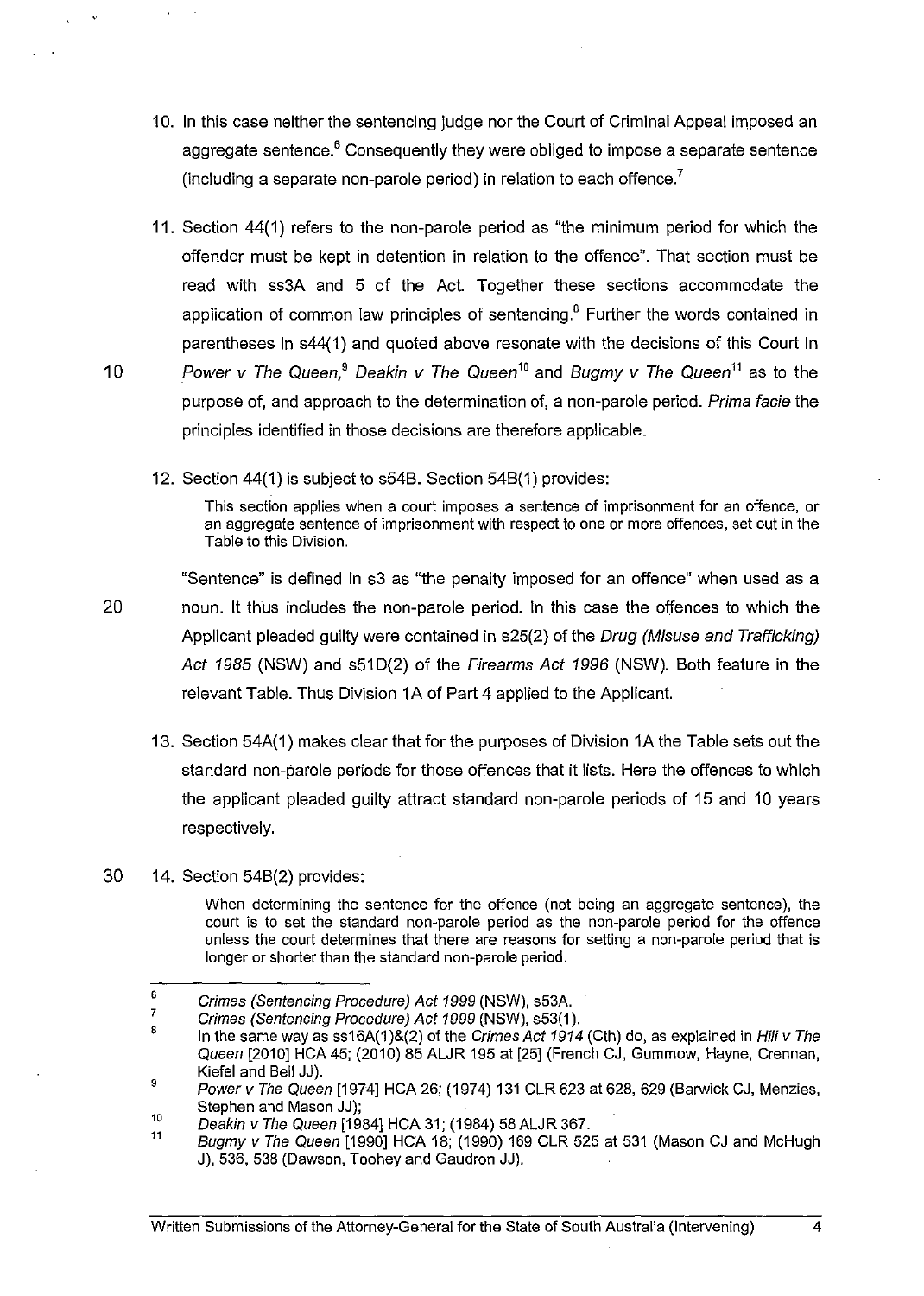The words "is to" convey a mandatory direction. That direction is qualified. It need not be complied with if the court "determines that there are reasons for setting a nonparole period that is longer or shorter than the standard non-parole period". In fact, having regard to what the standard non-parole period represents, the direction is in effect not a direction to impose the standard non-parole period but a direction to impose the appropriate non-parole period having regard to the standard and what it represents.

10 15. As to what the standard non-parole period represents, s54A(2) provides:

For the purposes of sentencing an offender, the standard non-parole period represents the non-parole period for an offence in the middle of the range of objective seriousness for offences in the Table to this division.

- 16. The reference to a range of objective seriousness reflects an assumption grounded in ordinal proportionality.<sup>12</sup> That is, all examples of a particular offence can be arranged on a continuum according to their objective seriousness. The Act is silent as to what factors make up the objective seriousness of an offence.
- 20 17. Section 54B(3) provides:

The reasons for which the court may set a non-parole period that is longer or shorter than the standard non-parole period are only those referred to in s21A.

Section 21A(1)(a), (b) and (c) provides that in determining the appropriate sentence for an offence a court is to have regard to the aggravating and mitigating factors therein identified, to the extent that they are relevant, and "any other objective or subjective factor that affects the relative seriousness of the offence".

- 18. Further, s21A(1) also provides that the matters referred to "are in addition to any 30 other matters that are required or permitted to be taken into account by the court under any Act or rule of law". Section 21A thus permits a sentencing court to take into account all relevant factors just as the common law does.<sup>13</sup>
	- 19. It follows then that the standard non-parole period can never be automatically applicable to a given case as it does not account for subjective factors that affect the

<sup>12</sup>  13 In the same way as a maximum penalty operates; Markarian v The Queen [2005] HCA 25; (2005) 228 CLR 357 at [30]-[31] (Gleeson CJ, Gummow, Hayne and Callinan JJ).

Such conclusion was also reached by the NSW Court of Criminal Appeal in R *v* Way [2004] NSWCCA 131; (2004) 60 NSWLR 168 at [56]-[57] (The Court). As to what factors must be taken into account at common law see also The Queen v Shrestha [1991] HCA 26; (1991) 173 CLR 48 at 68-69 (Deane, Dawson and Toohey JJ).This supports the contention made at [11] herein that the Act accommodates the common law principles applicable to the determination of an appropriate non-parole period.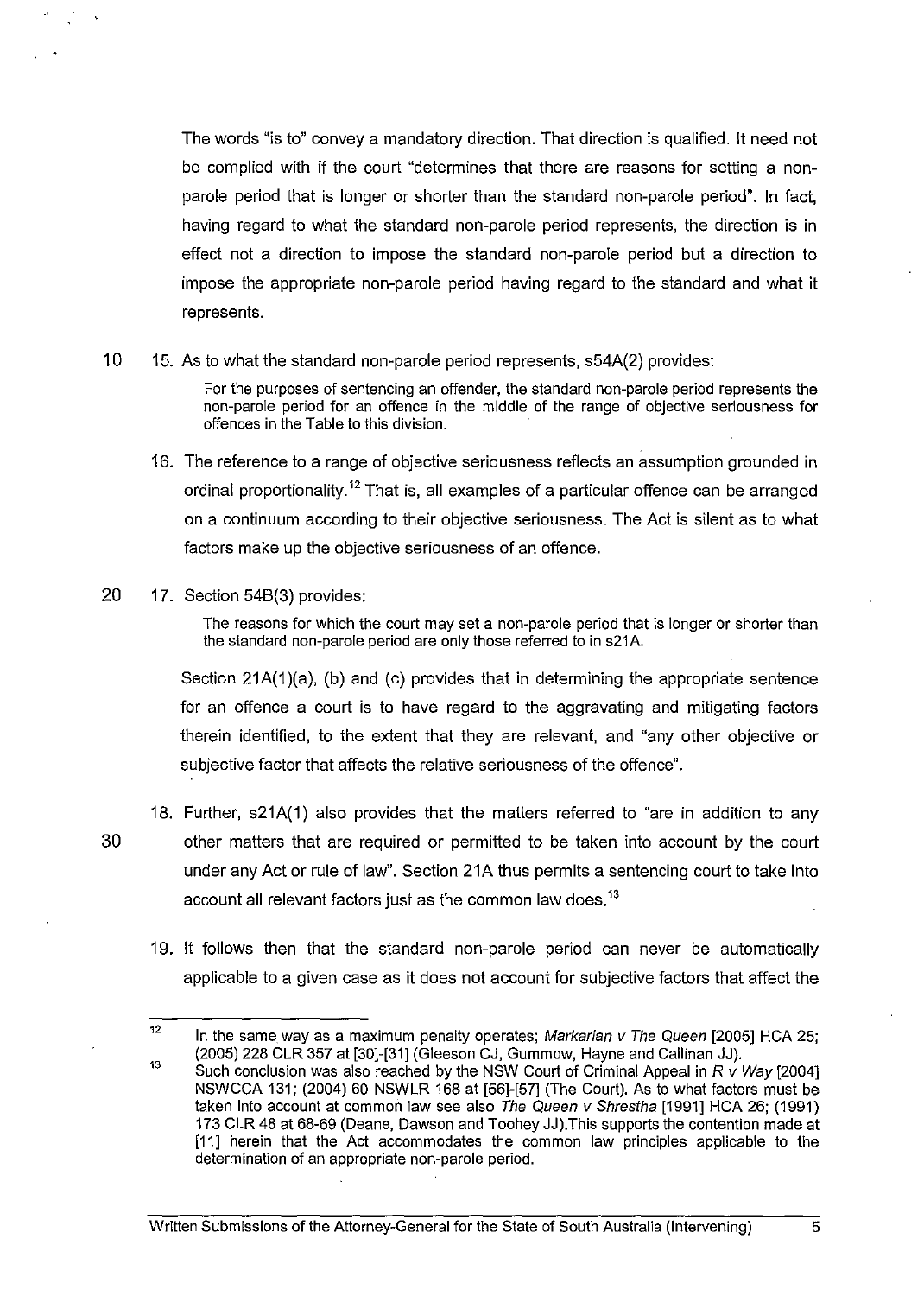relative seriousness of an offence or other factors otherwise relevant. The minimum period for which an offender must be kept in detention in relation to an offence requires consideration of all relevant factors. Division 1A of Part 4 does not provide to the contrary and s21A permits as much.

20. The question then arises as to the work that the standard non-parole period does perform. The combination of the direction to first determine the appropriate nonparole period (s44( 1)) and in doing so only depart from the standard non-parole period if there are reasons that demand the imposition of a longer or shorter non-10 parole period (s54B(2)), compels the sentencing court to have regard to the standard non-parole period and what it represents in the course of determining the appropriate non-parole period. This requires an understanding of what the standard non-parole period represents in order that the comparative exercise that it implicitly requires may be meaningfully undertaken.

> [76] Unless some understanding is reached as to what is a midrange offence, we are unable to see how any meaningful comparison can be made between the offence at hand, and the offence for which the standard non-parole period is prescribed. Difficult and imprecise it might be, but the reference point identified in s54A has to be kept in mind if the sentencing exercise is to comply with the legislative intention expressed in the Division.

20 [77] We do not however consider that the exercise which is required will differ, to any material extent, from that which has always been necessary in evaluating the objective seriousness of a subject offence. Judges are well accustomed to considering and stating that a particular case falls into the worst category, or into the category of offences at a lower level of objective seriousness: see Ibbs v The Queen; Baumer v The Queen, and R v Moon.

> [78] Such expressions are commonly seen, for example, in sentences for drug offenders, where the scale of the operation, and the role played by the offender as a courier, or warehouseman, or middle man, or principal, have been factors taken into account.

[79] While it may not be the case that particular attention has been given to the precise process of reasoning involved in this kind of assessment, it would appear to us to depend upon a combination of sentencing experience, which is based upon the range of instances which go to make up cases of the relevant kind that come before the courts, combined with an understanding of the facts which are necessary elements of the offence, as well as those which are concerned with its consequences, and the reasons for its commission.<sup>14</sup> (Footnotes omitted)

In this way the standard non-parole period is a benchmark or yardstick having regard to which the appropriate non-parole period is to be determined. In this regard the Attorney-General was, with respect, correct in his contention that:

<sup>14</sup> 

R *v* Way [2004] NSWCCA 131; (2004) 60 NSWLR 168 at [76]-[79] (The Court); See also R *v*  AJP [2004] NSWCCA 434; (2004) 150 A Crim R 575 at [13] (Simpson J).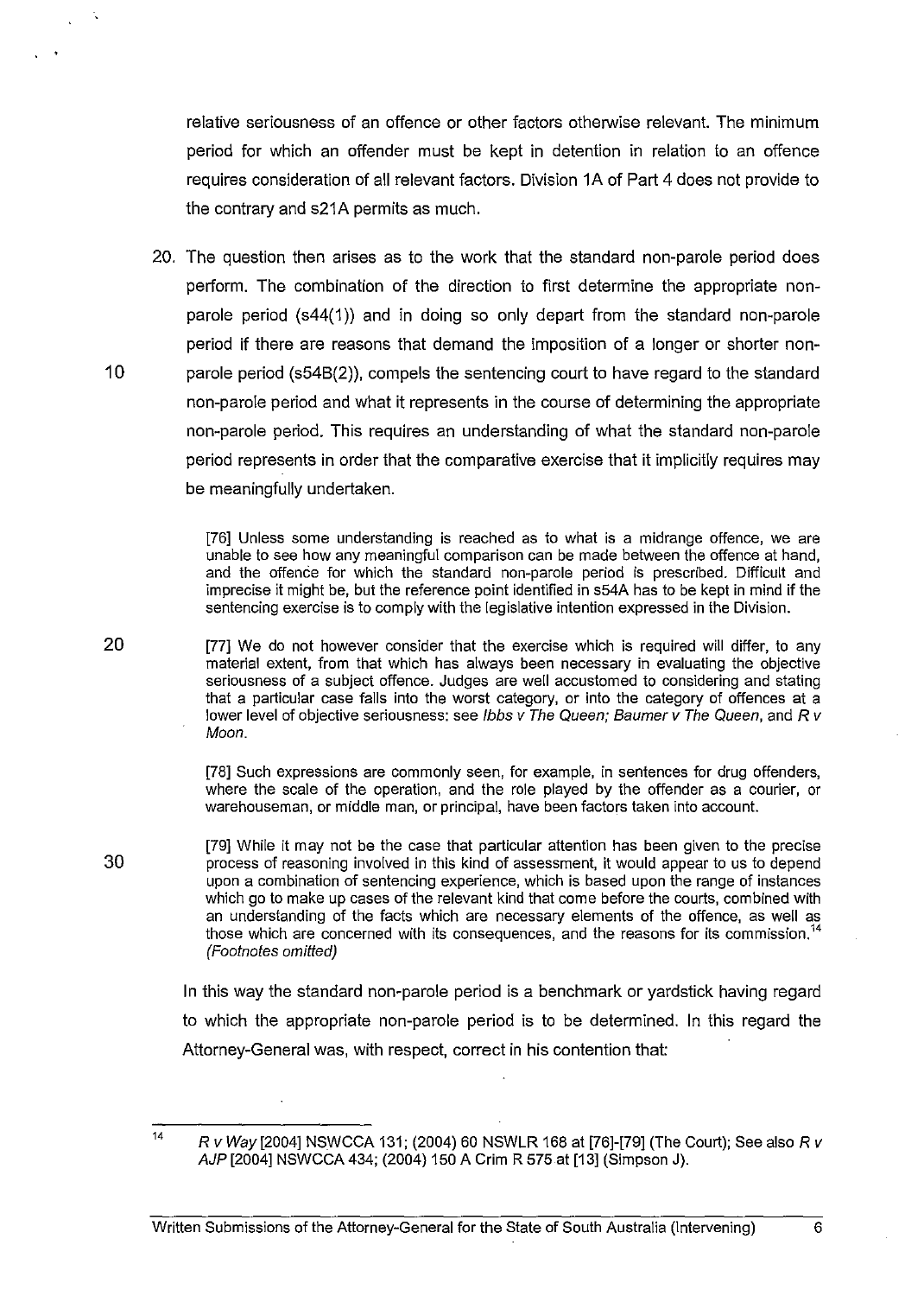The standard non-parole period provides a reference point or benchmark within the sentencing spectrum for offences that are above or below the middle of the range of objective seriousness for such an offence.<sup>15</sup>

- 21. No reason arises to construe s54B(2) as permitting a departure from the standard non-parole period only where "the objective seriousness of the individual offence is either lesser or greater than that of an offence in the middle range of seriousness".<sup>16</sup> Section 54B(2) and (3) do not restrict the sentencing court to having regard to only those factors in s21A relevant to an assessment of the objective seriousness of the 10 particular offending. It does not require that a sentencing court engage in a two staged process.<sup>17</sup>
	- 21.1 That said the two staged process suggested by the Court of Criminal Appeal in *R v Wav*<sup>18</sup> would not offend the instinctive synthesis approach to sentencing.<sup>19</sup> This is because at the first stage the court is not concerned with identifying the appropriate sentence by reference to objective factors subsequently to be adjusted having regard to subjective factors. Rather the court is merely determining whether or not there are reasons for not imposing the standard non-parole period. If there are reasons for not imposing the standard, the second stage is undertaken in a manner consistent with the approach of the instinctive synthesizer.
	- 21.2 South Australia contends, however, that once a sentencing court appreciates what the standard non-parole period represents, there is no need to undertake the first step as the outcome which it is intended to address is necessarily resolved in undertaking the second step. That is, sentencing in the normal way, having regard to the standard non-parole period and what it represents, will identify the reasons for not imposing the standard non-parole period. It is then a matter of ensuring that the court's remarks on sentencing reveal the reasons for departing from the standard non-parole period.<sup>20</sup>

Rv Way [2004] NSWCCA 131; (2004) 60 NSWLR 168 at [66] (The Court).

30

<sup>15</sup>  16 Parliament of New South Wales, Legislative Assembly, Hansard, 23 October 2002 at 5816.

<sup>17</sup>  18 Contra R v Way [2004] NSWCCA 131; (2004) 60 NSWLR 168 at [117]-[118] (The Court); MLP v R [2006] NSWCCA 271; 164 A Crim R 93.

R v Way [2004] NSWCCA 131; (2004) 60 NSWLR 168 at [117]-[122] (The Court).

<sup>19</sup>  Markarian *v* The Queen [2005] HCA 25; (2005) 228 CLR 357 at 374, [37], 375, [39] (Gleeson CJ, Gummow, Hayne and Caliinan JJ), 377-380, [51]-[56] (McHugh J); Wong v The Queen [2001] HCA 4; (2001) 207 CLR 584 at 611-612, [74]-[76] (Gaudron, Gummow and Hayne JJ); AB v The Queen [1999] HCA 46; (1999) 198 CLR 111 at 120-123, [13]-[19] (McHugh J), 156, [115] (Hayne J).

<sup>20</sup>  Crimes (Sentencing Procedure) Act 1999 (NSW), s54B(4).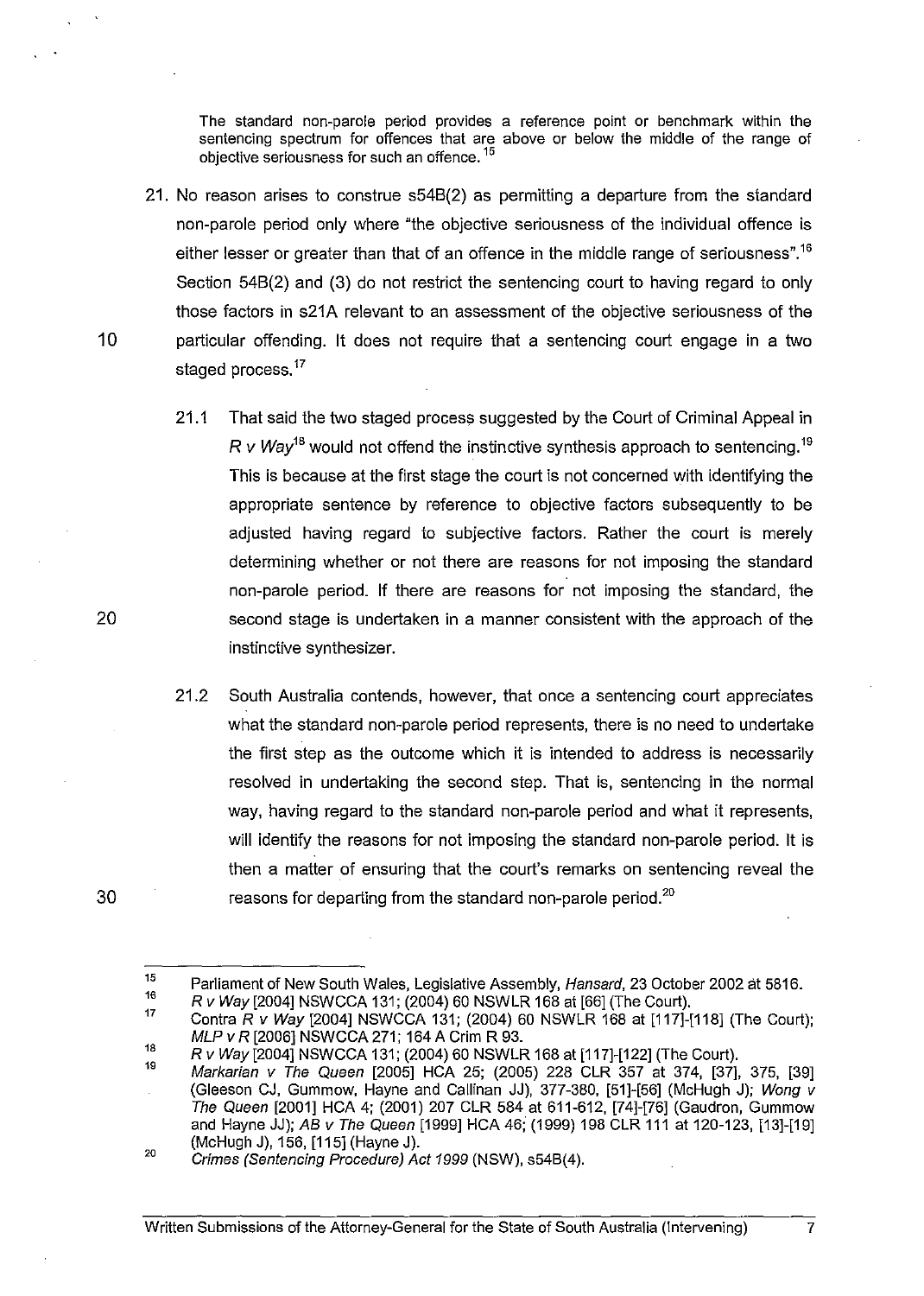- 22. South Australia agrees with the respondent that the standard operates as a reference point in much the same way as the maximum penalty.<sup>21</sup> Just as the maximum penalty invites comparison between the current case and the worst possible case, and represents the seriousness with which Parliament treats such offending, so too do the standard non-parole periods invite comparison between an offence in the middle range of objective seriousness, and the current offence.
- 23. As a yardstick the relevance of the standard non-parole period extends beyond sentencing for offences that fall within the mid-range of objective seriousness.

The reference point has, in this sense, an important role to play in ensuring consistency in sentencing. Because the standard non-parole period will be imposed, subject to s 21A, for matters within the mid range, it will act as a guide for cases that are outside the mid range.<sup>22</sup>

In this connection the yardstick works in the same manner as the use made of other sentences for similar offending. In this way consistency is promoted.<sup>23</sup>

- 24. Contrary to the Applicant's submission at [24], it does not follow that the offender is being sentenced contrary to the principle in  $R$   $v$  De Simoni<sup>24</sup> by reference to a "phantom offence". In *R v* De Simoni, the Court considered the use that could be made of circumstances of aggravation warranting a conviction for a more serious offence. In that context, the Court held that an offender may not be punished for an 20 offence of which they have not been convicted. That is not this case.
	- 25. The approach to the determination of the appropriate non-parole period where an offence is one to which a standard non-parole period applies remains as identified by this Court in Power *v* The Queen,<sup>25</sup> Deakin *v* The Queen<sup>26</sup> and Bugmy *v* The Queen<sup>27</sup>

<sup>21</sup>  Respondent's written submissions, Muldrock *v* The Queen S121 of 2011 at [6.12]. This accords with the NSW Court of Criminal Appeal's conclusion in *R v* Way [2004] NSWCCA 131; (2004) 60 NSWLR 168 at [50]-[53]. As to the use to be made of the maximum penalty see Markarian *v* The Queen [2005] HCA 25; (2005) 228 CLR 357 at [30]-[31] (Gleeson CJ, Gummow, Hayne and Callinan JJ); Baumer *v* The Queen [1988] HCA 67; (1988) 166 CLR 51 at 57 (Mason CJ, Wilson, Deane, Dawson and Gaudron JJ); *R v* Tail & Barley (1979) 46 FLR 356 at 398; 24 ALR 473 at 484 (Brennan, Deane and Gallop JJ).

<sup>22</sup>  Rv Way [2004] NSWCCA 131; (2004) 60 NSWLR 168 at [123] (The Court).

<sup>23</sup>  Hili v The Queen [2010] HCA 45; (2010) 85 ALJR 195 at [54] (French CJ, Gummow, Hayne, Crennan, Kiefel and Bell JJ).

<sup>24</sup>  R v De Simoni [1981] HCA 31; (1981) 147 CLR 383.

<sup>25</sup>  Power v The Queen [1974] HCA 26; (1974) 131 CLR 623 at 628, 629 (Barwick CJ, Menzies, Stephen and Mason JJ);

<sup>26</sup>  Deakin v The Queen [1984] HCA 31; (1984) 58 ALJR 367.

<sup>27</sup>  Bugmy v The Queen [1990] HCA 18; (1990) 169 CLR 525 at 531 (Mason CJ and McHugh J), 536, 538 (Dawson, Toohey and Gaudron JJ).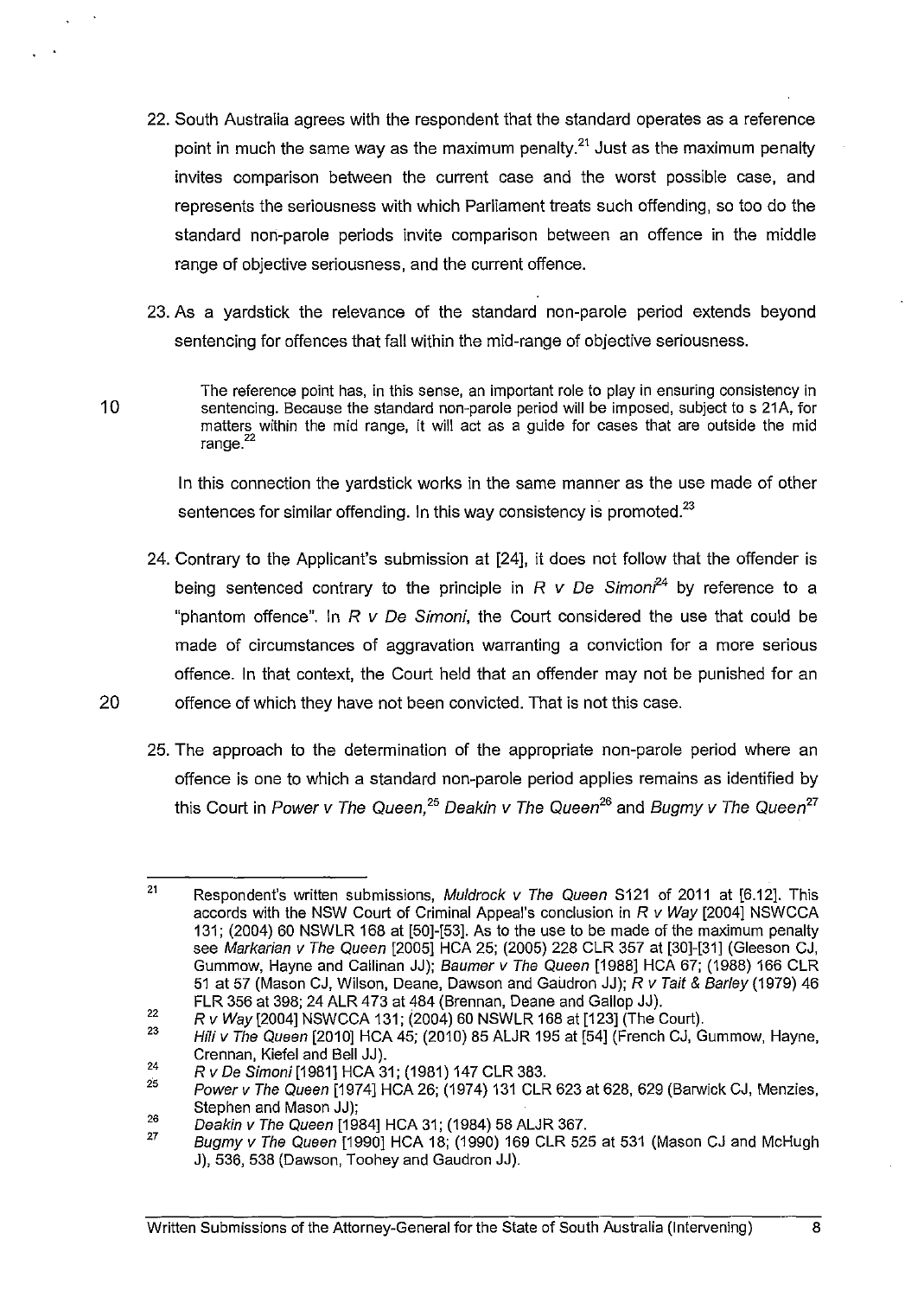save that the court now has the benefit of a second vardstick.<sup>28</sup> The maximum sentence remains an important yardstick for fixing of the balance of the sentence.

26. In setting a non-parole period, the considerations which a sentencing judge will take into account will be the same as those applicable to the setting of a head sentence. However, the weight to be attached to those factors and the way in which they are relevant will differ due to the different purposes underpinning each function.<sup>29</sup>

#### **Applicant's Argument as to Invalidity**

- 10 27. The Applicant's argument appears to conflate the principles applicable in determining whether a law impermissibly usurps or interferes with the exercise of federal judicial power by a Ch III court and those encapsulated in what has become known as the Kable doctrine. Here Division 1A of Part 4 of the Act applies in relation to the sentencing by State courts of offenders who have committed State offences. In other words it concerns the exercise of the judicial power of New South Wales. It follows that the applicable constitutional principles are those relevant to the Kable doctrine.
	- 28. That said:

20

... Kable took as a starting point the principles applicable by courts created by the Parliament under s71 and to the exercise by them of the judicial power of the Commonwealth under Ch Ill. If the law in question here had been a law of the Commonwealth and it would not have offended those principles, then an occasion for the application of Kable does not arise.<sup>30</sup>

29. Thus consideration of whether the impugned legislation could have been enacted by the Commonwealth Parliament is a useful starting point. If the legislation could have been validly enacted by the Commonwealth Parliament as applicable to the exercise of federal judicial power, it is unnecessary to consider the Kable doctrine.<sup>31</sup>

29 30 Bugmy v The Queen [1990] HCA 18; (1990) 169 CLR 525 at 531 (Mason CJ and McHugh J).

<sup>28</sup>  There is nothing to suggest in Division 1A that the statutory maximum ceases to provide a reference point; R *v* Way [2004] NSWCCA 131; (2004) 60 NSWLR 168 at [53].

HA Bacharach Pty Ltd v Queensland [1998] HCA 54; (1998) 195 CLR 547 at [14] (Gleeson CJ, Gaudron, Gummow, Kirby and Hayne JJ).

<sup>31</sup>  HA Bacharach Pty Ltd v Queensland [1998] HCA 54; (1998) 195 CLR 547 at [14] (Gleeson CJ, Gaudron, Gummow, Kirby and Hayne JJ); Silbert v Director of Public Prosecutions (WA) [2004] HCA 9; (2004) 217 CLR 181 at [10] (Gleeson CJ, McHugh, Gummow, Callinan and Heydon JJ).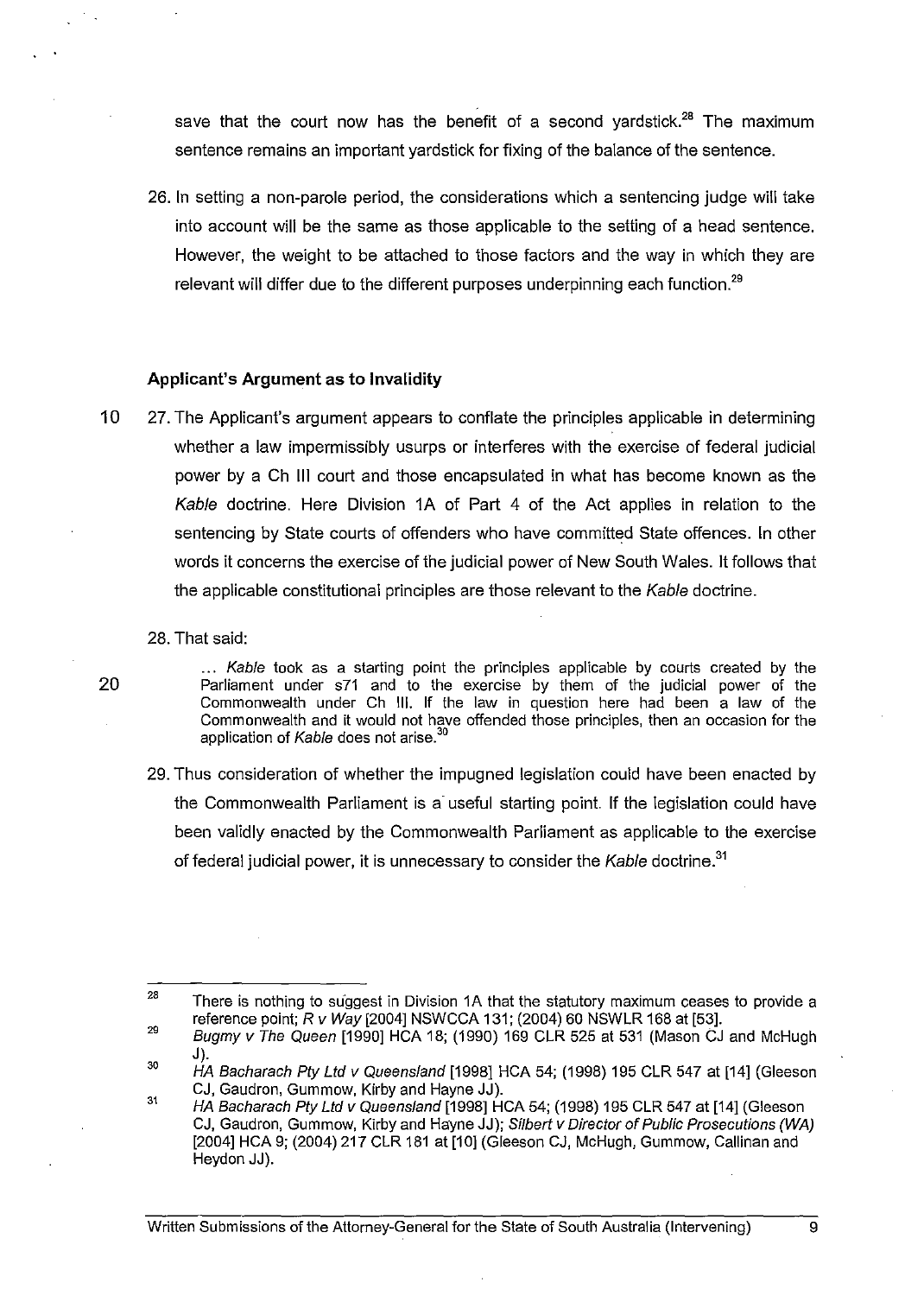#### **Impermissibly interfering with the exercise of federal judicial power**

30. **In** Chu Kheng Um v Minister for Immigration, Brennan, Deane and Dawson JJ said:

The Constitution is structured upon, and incorporates, the doctrine of the separation of judicial from executive and legislative powers. Chapter III gives effect to that doctrine in so far as the vesting of judicial power is concerned. Its provisions constitute "an exhaustive statement of the manner in which the judicial power of the Commonwealth is or may be vested ... No part of the judicial power can be conferred in virtue of any other authority or otherwise than in accordance with the Provisions of Chap. Ill". Thus it is well settled that the grants of legislative power contained in s 51 of the Constitution, which are expressly "subject to" the provisions of the Constitution as a whole, do no permit the conferral upon any organ of the Executive Government of any part of the judicial power of the Commonwealth. Nor do those grants of legislative power extend to the making of a law which requires or authorizes the courts in which the judicial power of the Commonwealth is exclusively vested to exercise judicial power in a manner which is inconsistent with the essential character of a court or with the nature of judicial power. <sup>34</sup> (Footnotes omitted)

31. An oft cited statement as to the content of judicial power is that contained in the judgment of Kitto J in  $R$  v Trade Practices Tribunal; Ex parte Tasmanian Breweries Pty Ltd.<sup>33</sup> His Honour said:

Thus a judicial power involves, as a general rule, a decision settling for the future, as 20 between defined persons or classes of persons, a question as to the existence of a right or obligation, so that an exercise of the power creates a new charter by reference to which that question is in future to be decided as between those persons or classes of persons. In other words, the process to be followed must generally be an inquiry concerning the law as it is and the facts as they are, followed by an application of the law as determined to the facts as determined; and the end to be reached must be an act which, so long as it stands, entitles and obliges the persons between whom it intervenes, to observance of the rights and obligations that the application of law to facts has shown to exist. It is right, I think, to conclude from the cases on the subject that a power which does not involve such a process and lead to such an end needs to possess some special compelling feature if its  $30$  inclusion in the category of judicial power is to be justified.<sup>34</sup>

32. **In** Chu Kheng Um v Minister for Immigration, Brennan, Deane and Dawson JJ noted:

There are some functions which, by reason of their nature or because of historical considerations, have become established as essentially and exclusively judicial in character. The most important of them is the adjudgement and punishment of criminal guilt under a law of the Commonwealth. That function appertains exclusively to and "could not be excluded from" the judicial power of the Commonwealth.<sup>35</sup> (Footnotes omitted)

<sup>32</sup>  Chu Kheng Um v Minister for Immigration [1992] HCA 64; (1992) 176 CLR 1 at 26-27 (Brennan, Deane and Dawson JJ).

<sup>33</sup>  R v Trade Practices Tribunal; Ex parte Tasmanian Breweries Pty Lld [1970] HCA 8; (1970) 123 CLR 361; See also Fencott v Muller [1983] HCA 12; (1983) 152 CLR 570 at 608 (Mason, Murphy, Brennan and Deane JJ); Huddart Parker & Co Pty Lld v Moorehead [1909] HCA 36; (1909) 8 CLR 330 at 357 (Griffith CJ).

<sup>34</sup>  R v Trade Practices Tribunal; Ex parte Tasmanian Breweries Pty Lld [1970] HCA 8; (1970) 123 CLR 361 at 374-5.

<sup>35</sup>  Chu Kheng Lim v Minister for Immigration [1992] HCA 64; (1992) 176 CLR 1 at 27 (Brennan, Deane and Dawson JJ); Polyukhovich v The Commonwealth [1991] HCA 32; (1991) 72 CLR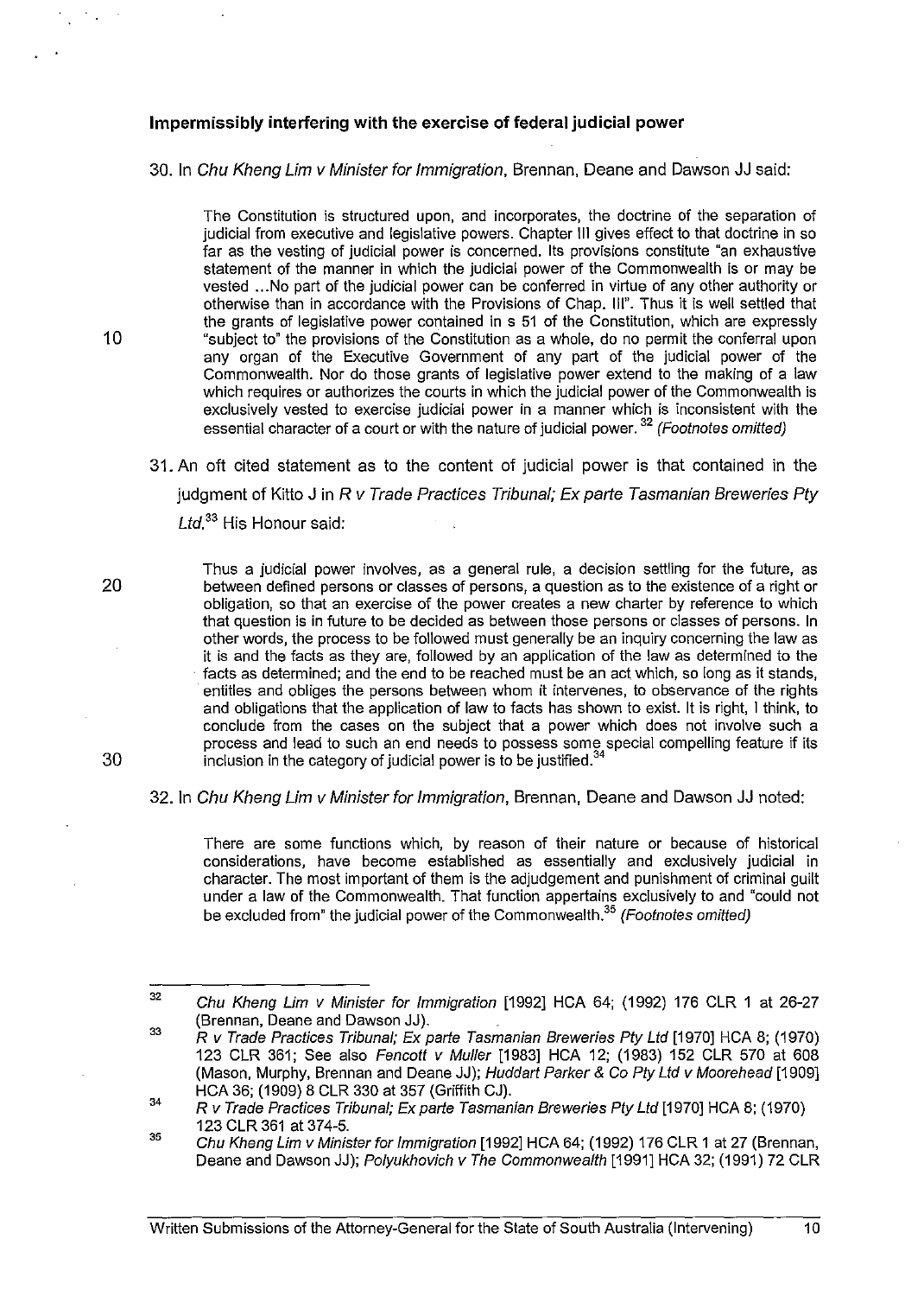- 33. There are a variety of judicial formulations of the test to be applied in determining whether or not legislation usurps or impermissibly interferes with the exercise of judicial power. In Thomas v Mowbray it was said a law requiring a court "to depart to a significant degree from the methods and standards which have characterized judicial activities" would be invalid.<sup>36</sup> In R v Humby ; Ex Parte Rooney it was said legislation would be invalid if it "constituted a marked interference with the judicial process and circumscribed the judicial function and the discretions incidental to it". $37$  And in Chu Kheng Lim, a law which requires or authorizes a court to "exercise judicial power in a manner which is inconsistent with the essential character of a court or with the nature 10 of judicial power" would be invalid. $38$
- 34. In Nicholas a more specific test was identified concerning legislation that modified the law of evidence and procedure. For Brennan CJ "[a] law that purports to direct the manner in which judicial power should be exercised is constitutionally invalid. However, a law which merely prescribes a court's practice or procedure does not direct the exercise of the judicial power in finding facts, applying law or exercising an available discretion".<sup>39</sup> This a law of evidence did not do. For Gummow J the essential question was whether the impugned provision was "such an interference with the govemance of the trial and a distortion of its predominant characteristics as to involve the trial court in the determination of the criminal guilt of the accused other than by the 20 exercise of the judicial power of the Commonwealth".<sup>40</sup> This would occur where the legislation deemed to exist or to have been proved any ultimate fact being an element of the offence.<sup>41</sup> For Gaudron J:

In my view, consistency with the essential character of a court and with the nature of judicial power necessitates that a court not be required or authorised to proceed in a manner that does not ensure equality before the law, impartiality and the appearance of impartiality, the right of a party to meet the case made against him or her, the independent determination of the matter in controversy by application of the law to facts determined in accordance with rules and procedures which truly permit the facts to be ascertained and, in the case of criminal proceedings, the determination of guilt or innocence by means of a fair

501 at 608-9 (Deane J); Waterside Workers' Federation of Australia v J W Alexander Ltd [1918] HCA 56; (1918) 25 CLR 434 at 444 (Griffith CJ).

41 Nicho/as v The Queen [1998] HCA 9; (1998) 193 CLR 173 at [156], [162] (Gummow J), [252] (Kirby J).

<sup>36</sup>  Thomas v Mowbray [2007] HCA 33; (2007) 233 CLR 307 at [111] (Gummow and Crennan JJ), [600] (Callinan J), [651] (Heydon J).

<sup>37</sup>  Rv Humby; Ex parte Rooney [1973] HCA 63; (1973) 129 CLR 231 at 250 (Mason J).

<sup>36</sup>  Chu Kheng Lim v Minister for Immigration [1992] HCA 64; (1992) 176 CLR 1 at 27 (Brennan, Deane and Dawson JJ); Nicholas v The Queen [1998] HCA 9; (1998) 193 CLR 73 at [73] (Gaudron J).

<sup>39</sup>  40 Nicholas v The Queen [1998] HCA 9; (1998) 193 CLR 173 at [20] (Brennan CJ) (footnotes omitted).

Nicholas v The Queen [1998] HCA 9; (1998) 193 CLR 173 at [145] (Gummow J).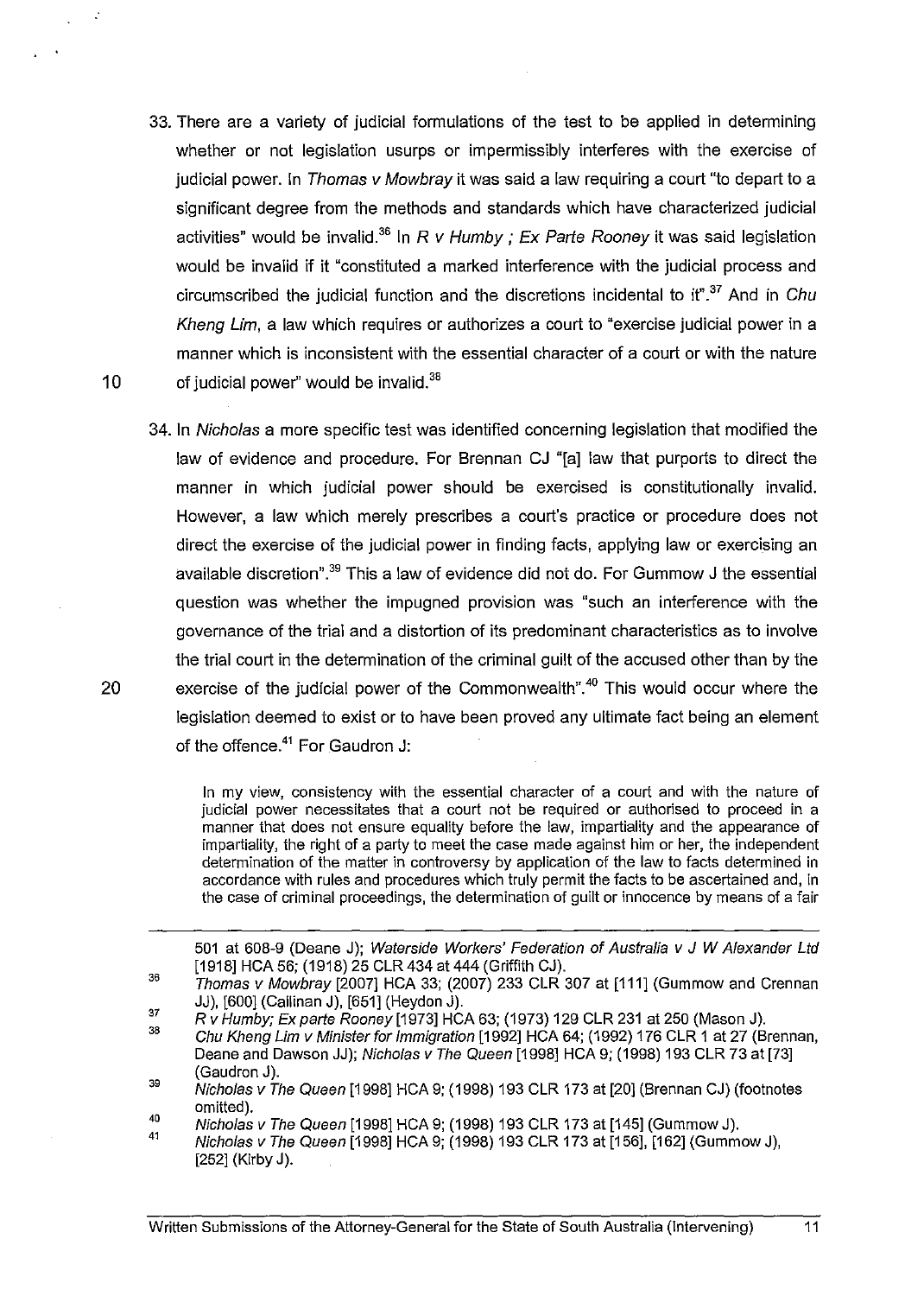trial according to law. It means, moreover, that a court cannot be required or authorised to proceed in any manner which involves an abuse of process, which would render its proceedings inefficacious, or which brings or tends to bring the administration of justice into disrepute.

- 35. It is clear that it would be invalid for a law of the Commonwealth to usurp the exercise of judicial power by prejudging the guilt of a particular individual. However, that is not to say that a law of the Commonwealth cannot influence or constrain the exercise of federal judicial power in the determination of the appropriate penalty upon guilt being established in the normal way:
- 10 But to speak of judicial power in this context is to speak of the function of a court rather than the law which a court is to apply in the exercise of its function. Of course, legislation may amount to a usurpation of judicial power, particularly in a criminal case, if it prejudges an issue with respect to a particular individual and requires a court to exercise its function accordingly. It is upon this principle that bills of attainder may offend against the separation of judicial power. But a law of general application which seeks in some respect to govern the exercise of a jurisdiction which it confers does not trespass upon the judicial function.<sup>43</sup> (Footnotes omitted)

#### The Constitutional Validity of Division 1A, Part 4 of the *Crimes (Sentencing 20 Procedure) Act* 1999 (NSW)

- 36. For the reasons advanced above at [14]-[23] when a court turns to consider the irnposition of a non-parole period in a case that attracts a standard non-parole period the relevant exercise of judicial power requires the court to take into account all relevant factors, including the standard non-parole period and what it represents, in determining the minimum period for which the offender must be kept in detention.<sup>44</sup>
- 37. In setting a non-parole period the considerations which a court will take into account will be the same as those applicable to the setting of the head sentence, however, the weight to be attached to these factors and the way in which they are relevant will differ due to the different purposes underpinning each function.<sup>45</sup>
- 30 38. In R v Kear Wells J described generally the function that is the exercise of judicial power in sentencing in the following terms:

Where, then, do we stand? The sentencing judge is presented with a choice of purposes, a range of powers, and the duty to exercise the discretions reposed in him in a fair,

<sup>42</sup>  Nicholas v The Queen [1998] HCA 9; (1998) 193 CLR 173 at [74] (Gaudron J).

<sup>43</sup>  44 Leeth v The Commonwealth [1992] HCA 29; (1992) 174 CLR 455 at 469-470 (Mason CJ, Dawson and McHugh JJ); APLA Pty Ltd v Legal Services Commission (NSW) [2005] HCA 44; (2005) 224 CLR 322 at [233] (Gummow J).

Crimes (Sentencing Procedure) Act 1999 (NSW), s44(1).

<sup>45</sup>  Bugmy v The Queen [1990] HCA 18; (1990) 169 CLR 525 at 531 (Mason CJ and McHugh J).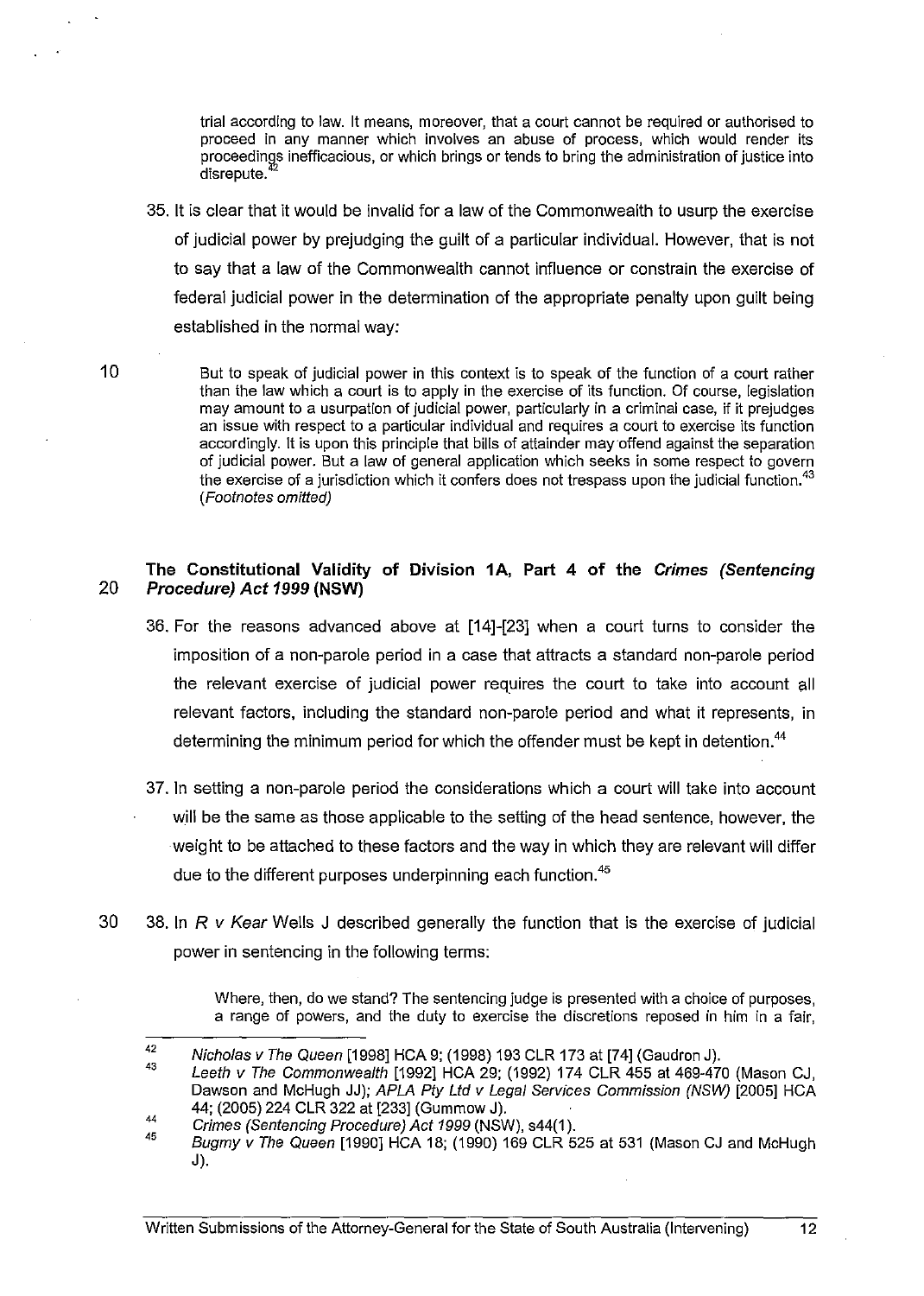impartial, and judicial manner. He must not act arbitrarily, or in accordance with aims and precepts not countenanced by the law.

He must first obtain a good grasp of the facts of the crime and of such details relating to the prisoner's history, character, and mentality as appear relevant and helpful. He must consider, where pertinent, pre-sentence, police, medical, psychiatric, and all other, reports tendered by defence or Crown. He must keep prominently before him the victim, the harm and pain suffered, the loss incurred. He must remember those affected by the victim's experiences. He must have regard to other potential victims and other potential criminals. He must weigh every relevant circumstance, and endeavour to reconcile purposes which, in certain circumstances, are not really reconcilable if taken to their ultimate conclusions in logic. He must bear in mind the interrelation of those purposes; imprisonment may not only deter, but help to reform; a sentence aimed at visiting retribution is likely also to deter; an order designed to rehabilitate may, in the right sort of case, protect the community better than one designed simply to deter or to visit retribution. He must, in short, protect the community by and through the orders he makes, as far as may be with justice to all and, where it can be extended, with mercy.<sup>4</sup>

- 39. Here the impugned Act does not interfere with the court's independent determination of the relevant facts nor the process by which those facts are discovered. It does not prescribe factors that must be taken into account irrespective of their relevance, nor 20 what weight is to be given to relevant factors. It does not prescribe the penalty that must be imposed. It does not prohibit the court from applying the principles of proportionality, parity and totality.
- 40. That is not to concede that a law of the Commonwealth could not permissibly touch upon these matters. It is merely to highlight that the Act in question does not touch upon them at all. There is no "departure to a significant degree from the methods and standards which have characterized judicial activities<sup>47</sup> nor any "marked interference with the judicial process  $\ldots$  and the discretions incidental to it".<sup>48</sup> And it cannot be said that there is any loss of impartiality or independence such that the court is required or authorized to act "in a manner which is inconsistent with the essential character of a 30 court or with the nature of judicial power".<sup>49</sup>
	- 41. The insertion of an additional yardstick does not have the consequence that a defendant is sentenced for something that he or she has not done, or on a basis that does not reflect what they have done. Further, it does not have the consequence that

<sup>46</sup>  Rv Kear (1977) 75 LSJS 311 at 314-5 (Wells J).

<sup>47</sup>  Thomas v Mowbray [2007] HCA 33; (2007) 233 CLR 307 at  $[111]$  (Gummow and Crennan JJ), [600] (Ca[linan J), [651] (Heydon J).

<sup>48</sup>  Rv Humby; Ex parte Rooney [1973] HCA 63; (1973) 129 CLR 231 at 250 (Mason J).

<sup>49</sup>  Chu Kheng Um v Minister for Immigration [1992] HCA 64; (1992) 176 CLR 1 at 27 (Brennan, Deane and Dawson JJ); Nicholas v The Queen [1998] HCA 9; (1998) 193 CLR 73 at [73] (Gaudron J).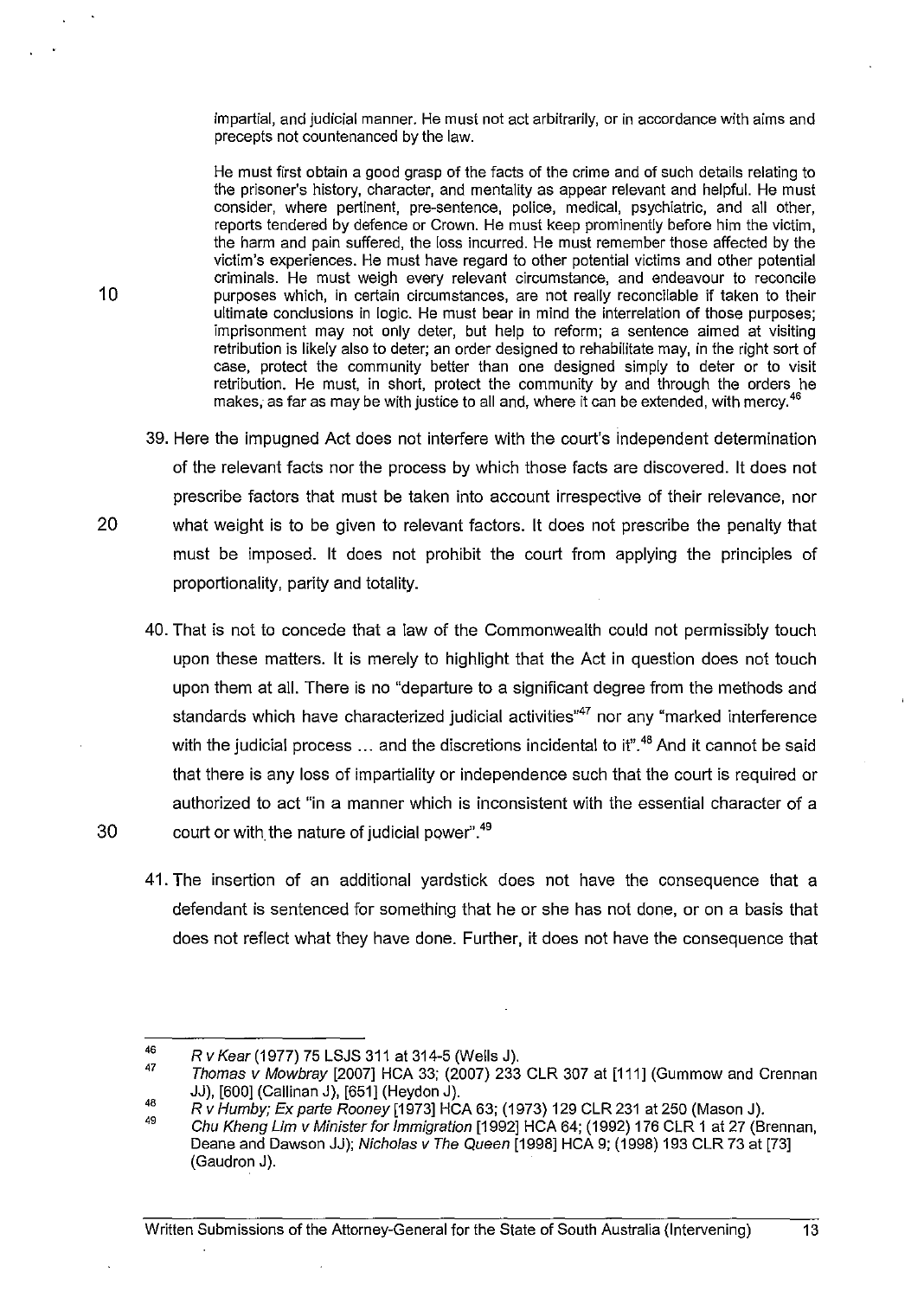a defendant is sentenced on a basis at odds with who they in fact are.<sup>50</sup> The long established use of the maximum penalty set for an offence demonstrates as much.

- 42. Whilst the Act does require the court take into account the new yardstick, it does not direct the outcome of doing so. Further, the yardstick is of general application and thus does not prevent like cases being treated alike.<sup>51</sup>
- 43. It is open to the legislature to remove discretion and oblige a court to impose a particular penalty if a particular offence is committed. In Fraser Henleins Pty Ltd v Cody, Latham CJ said:

10

20

30

It has never been suggested that the sphere of judicial power is invaded when Parliament provides for a maximum or minimum penalty for offences which are duly proved in courts of law.<sup>52</sup>

44. In Palling v Corfield,<sup>53</sup> the applicant argued that  $s49(2)$  of the National Service Act 1951 (Cth) was invalid because it required a court to impose a mandatory term of imprisonment for seven days. The High Court rejected the argument. Barwick CJ said:

It is beyond question that the Parliament can prescribe such penalty as it thinks fit for the offences which it creates. It may make the penalty absolute in the sense that there is but one penalty which the court is empowered to impose and, in my opinion, it may lay an unqualified duty on the court to impose that penalty. The exercise of the judicial function is the act of imposing the penalty consequent upon conviction of the offence which is essentially a judicial act. If the statute nominates the penalty and imposes on the court a duty to impose it, no judicial power or function is invaded: nor, in my opinion, is there any judicial power or discretion not to carry out the terms of the statute. Ordinarily the court with the duty of imposing punishment has a discretion as to the extent of the punishment to be imposed; and sometimes a discretion whether any punishment at all should be imposed. It is both unusual and in general, in my opinion, undesirable that the court should not have a discretion in the imposition of penalties and sentences, for circumstances alter cases and it is a traditional function of a court of justice to endeavour to make the punishment appropriate to the circumstances as well as to the nature of the crime. But whether or not such a discretion shall be given to the court in relation to a statutory offence is for the decision of the Parliament. It cannot be denied that there are circumstances which may warrant the imposition on the court of a duty to impose specific punishment. If Parliament chooses to deny the court such a discretion, and to impose such a duty, as I have mentioned the court must obey the statute in this respect assuming its validity in other respects. It is not, in my opinion, a breach of the Constitution not to confide any discretion to the court as to the penalty to be imposed.<sup>54</sup>

<sup>50</sup>  51 Po/yukhovich v The Commonwealth [1991] HCA 32; (1991) 172 CLR 501 at 704 (Gaudron J).

Hili v The Queen [2010] HCA 45; (2010) 85 ALJR 195 at [49] (French CJ, Gummow, Hayne, Crennan, Kiefel and Bell JJ). Here there is no hint of discriminatory treatment; Cameron v The Queen [2002] HCA 6; (2002) 209 CLR 339 at [44] (McHugh J).

<sup>52</sup>  53 Fraser Hen/eins Ply Lld v Cody [1945] HCA 49; (1945) 70 CLR 100 at 119-120 (Latham CJ).

Palling v Corfie/d [1970] HCA 53; (1970) 123 CLR 52.

<sup>54</sup>  Palling v Corfield [1970] HCA 53; (1970) 123 CLR 52 at 58 (Barwick CJ). Other members of the Court agreed on this point: at 64-64 (Menzies J); at 65 (Windeyer J); at 67 (Owen J); at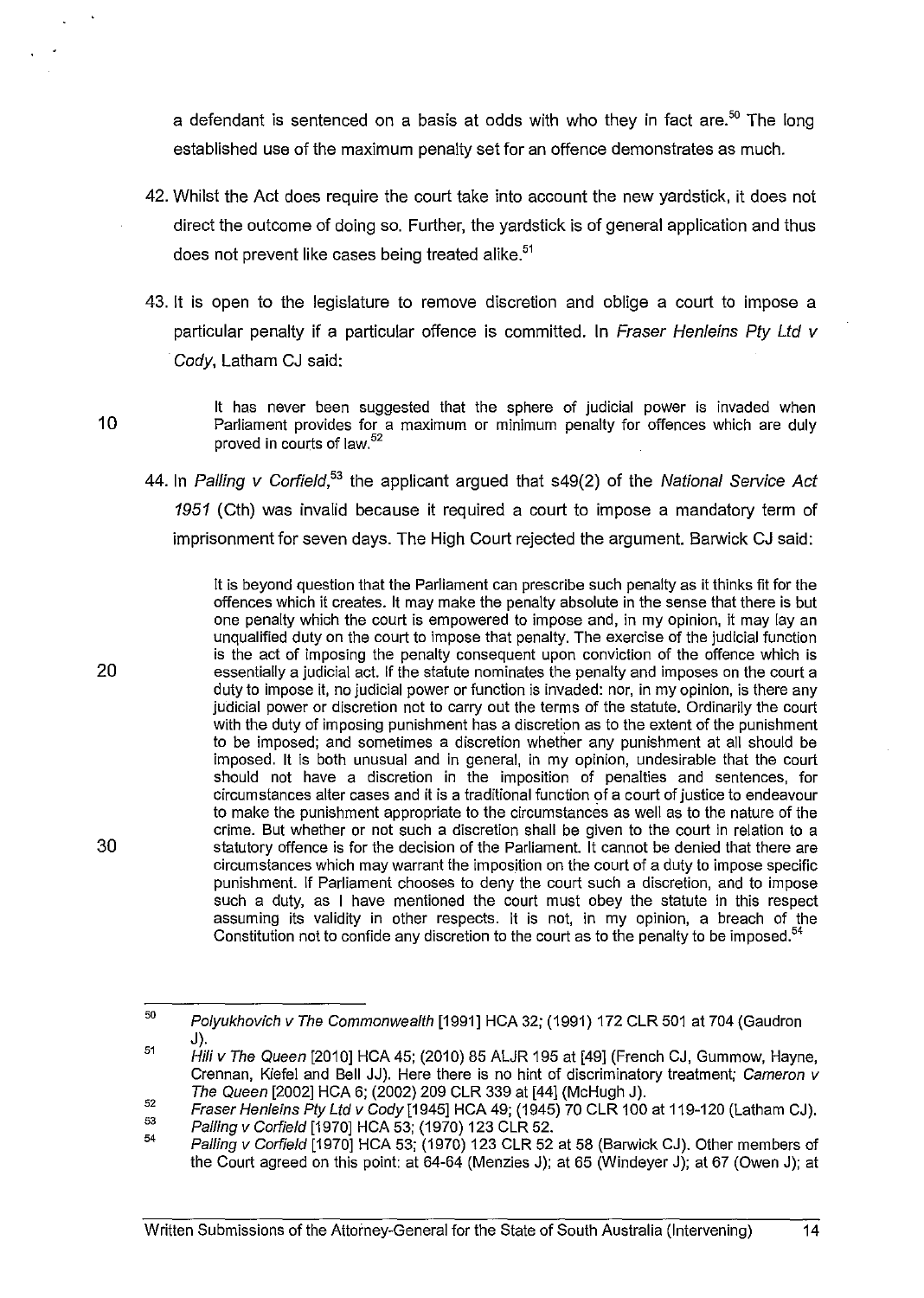- 45. A fortiori, the impugned legislation, which retains a complex adjudicative function, and a broad sentencing discretion, but merely provides benchmark non-parole periods, could, contrary to the Applicant's submission at [30], have been enacted by Commonwealth Parliament and imposed in relation to federal judicial power.
- 46. Nothing that was said in International Finance Trust Company Limited v NSW Crime Commission*<sup>55</sup>*affects the correctness of Palling v Corfield. Indeed, in International Finance Trust Company Limited v NSW Crime Commission, French CJ provided that:

The separation of legislative, executive and judicial powers reflected in the structure of Chs I, 11 and III of the Constitution does not prevent the Commonwealth Parliament from passing a law which has the effect of requiring a court exercising federal jurisdiction to make specified orders if certain conditions are met.<sup>56</sup>

- 47. Here the Act does not interfere with a court's independent determination of the sentence. The legislation does not prejudge or predetermine the sentence to be imposed on a particular individual. It is not, therefore, a Bill of Attainder.<sup>57</sup> Nor as stated does the Act prescribe the outcome of the exercise by the court of its discretion.<sup>58</sup> Section 54B(2) and the broad scope of s21A ensures that is not the case.
- 48. The Act requires the ascertainment of facts by the sentencing judge as to a number of matters, including the facts relevant to an assessment of the relative objective seriousness of the offence; the presence or absence of any aggravating factors listed 20 in s21A(2); the presence or absence of any mitigating factors listed in s21A(3); and any other objective or subjective factor that affects the relative seriousness of the
	- offence, or any matters that are required or permitted to be taken into account by the court under any Act or rule of law: s21A(1).
	- 49. It is for the court to determine the seriousness of the offence and where on the continuum of seriousness the particular offending lies. It is for the court to determine the appropriate non-parole period having regard to all relevant factors including the

- 56 International Finance Trust Company Limited v NSW Crime Commission [2009] HCA 49; (2009) 240 CLR 319 at [49] (French CJ). See also South Australia v Totani [2010] HCA 39; (2010) 85 ALJR 19 at [71j(French CJ), [133] (Gummow J), [339] (Heydon J), [427] (Crennan and Bell JJ).
- 57 Liyanage v The Queen [1967] 1 AC 259.

10

56 Leeth v Commonwealth [1992] HCA 29; (1992) 174 CLR 455 at 469-470 (Mason CJ, Dawson and McHugh JJ).

<sup>68 (</sup>Walsh J); at 70 (Gibbs CJ). That reasoning was applied in Wynbyne v Marshal! (1997) 177 NTR 11.

<sup>55</sup>  International Finance Trust Company Limited v NSW Crime Commission [2009] HCA 49; (2009) 240 CLR 319.